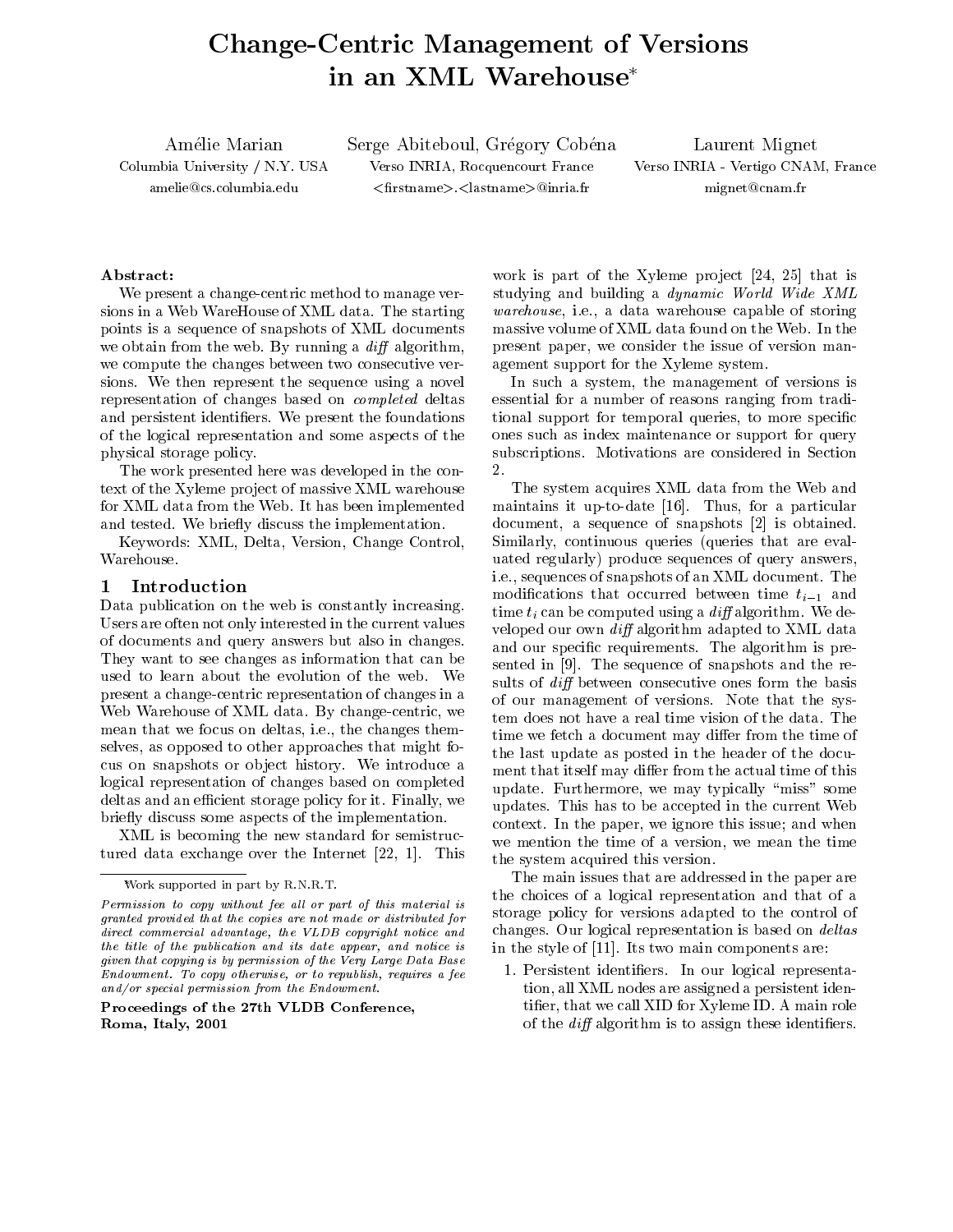The use of persistent identifiers is essential to describe changes and also query changes efficiently.

2. Completed deltas. Simple deltas are lossy and cannot be inverted. For instance, updates typically ignore the old value. We introduce completed deltas which are deltas containing additional information that are reminiscent of traditional ways of representing logs in database systems. Completed deltas can be inverted and composed.

Our physical storage policy is based on storing the current version of the document, an  $XID$ -map to handle XIDs and a single XML document containing all forward completed deltas. The XID-map is a novel concept that allows to attach persistent XIDs to every node in a storage-efficient manner. A forward completed delta describes the changes between two consecutive versions going from the old one to the new one, and also contains information for the opposite direction. The choice of this storage policy was motivated by an analysis of the Xyleme change-management requirements which we discuss in the paper. In particular, this storage policy presents the advantage that it is possible to install a new version with almost no update to objects already in the store. A disadvantage is that we store redundant information. We present a delta compression technique to periodically recover space. Others works on XML versionning have been proposed by [7, 8].

As previously mentioned, the present work has been realized in the context of the Xyleme project. The versioning system is implemented (like the rest of the system) in C++, under Linux, with Corba for com munications. We present some experimentation.

We consider motivations in Section 2. In Section 3, we present the logical representation based on XIDs and (completed) deltas. We discuss our storage policy in Section 4. The last section is a conclusion. Due to space limitations, proofs and details of algorithms are omitted.

### 2Motivations

In this section, we discuss motivations for using deltas in the context of Xyleme. Most of these motivations clearly apply to a much larger setting. We also consider specific requirements of the system that guided the choices of the logical and physical representations. Further motivations for these choices are given in the following sections.

Deltas serve many purposes in such an XML warehouse environment:

Versions. We may want to version a particular document, (part of) a Web site, or the results of a continuous query. This is the most standard use of versions, namely recording history.

Querying the past. One might want to ask a query about the past, e.g., ask for the value of some particular element at some previous time. Also, one might

want to query changes, e.g., ask for the list of all items recently introduced in a catalog.

Learning about changes. A user may request some XML documents or some XML query result, say  $V_i$ at time i. Later, the user may request a new version, say  $V_{now}$ . The delta from time *i* to now is a possible description of the changes. It allows to update the old version  $V_i$  and also to explain the changes to the user. This is in the spirit, for instance, of the Information and Content Exchange, ICE [23, 12, 14].

Monitoring changes. We implemented a subscription system [17]. We want to be able to detect changes of interest in XML documents, e.g., that a new product has been added to a particular catalogue. To do that, at the time we obtain a new version of some data, we compute the *delta* and verify if some of the changes that have been detected are relevant to some subscriptions. Related works on subscription systems that use filtering tools for information dissemination have been presented, e.g., in [26, 4].

Indexing In Xyleme, we maintain a full-text index over a large volume of XML documents. To support queries using the structure of data, we need to store structural information for every indexed word of the document [3]. We are considering the possibility to use the delta to maintain such indexes.

These are motivations for deltas in the context of Xyleme. Obviously, they apply to a much wider context. There are other possible uses of deltas. To see one, consider resource sharing. Different users may be simultaneously updating (off-line) the same XML document. Deltas turn out to be useful to synchronize the respective versions. They describe the modications and facilitate the detection of potential con
icts. This is in the style of, e.g., CVS [10].

In our context, the starting point is a sequence of snapshots of an XML document that is obtained from the Web (or computed in the case of continuous queries). Each new version is processed with the previous one with our  $diff$  algorithm to match nodes in the two versions, i.e., "identify" them. This also allows us to compute the delta between the two versions. For each versioned documents, we store the last version and the sequence of completed deltas. For each  $i$ , the completed delta  $\overline{\Delta}_{i,i+1}$  describes how to go from one version  $V_i$  to the next one  $V_{i+1}$ , and from  $V_{i+1}$  to  $V_i$ . The reasons for using completed deltas and not "simple" deltas will be explained at length. In short, this is because the computation of some operations such as the composition of deltas and the inversion of deltas is simply not possible with simple deltas without costly reconstructions of versions.

Thus, at each point in time, we store the last version, and the sequence of completed deltas from the origin. There are many possible alternatives for storing the history of the data. The choice of a logical representation of change and of a physical one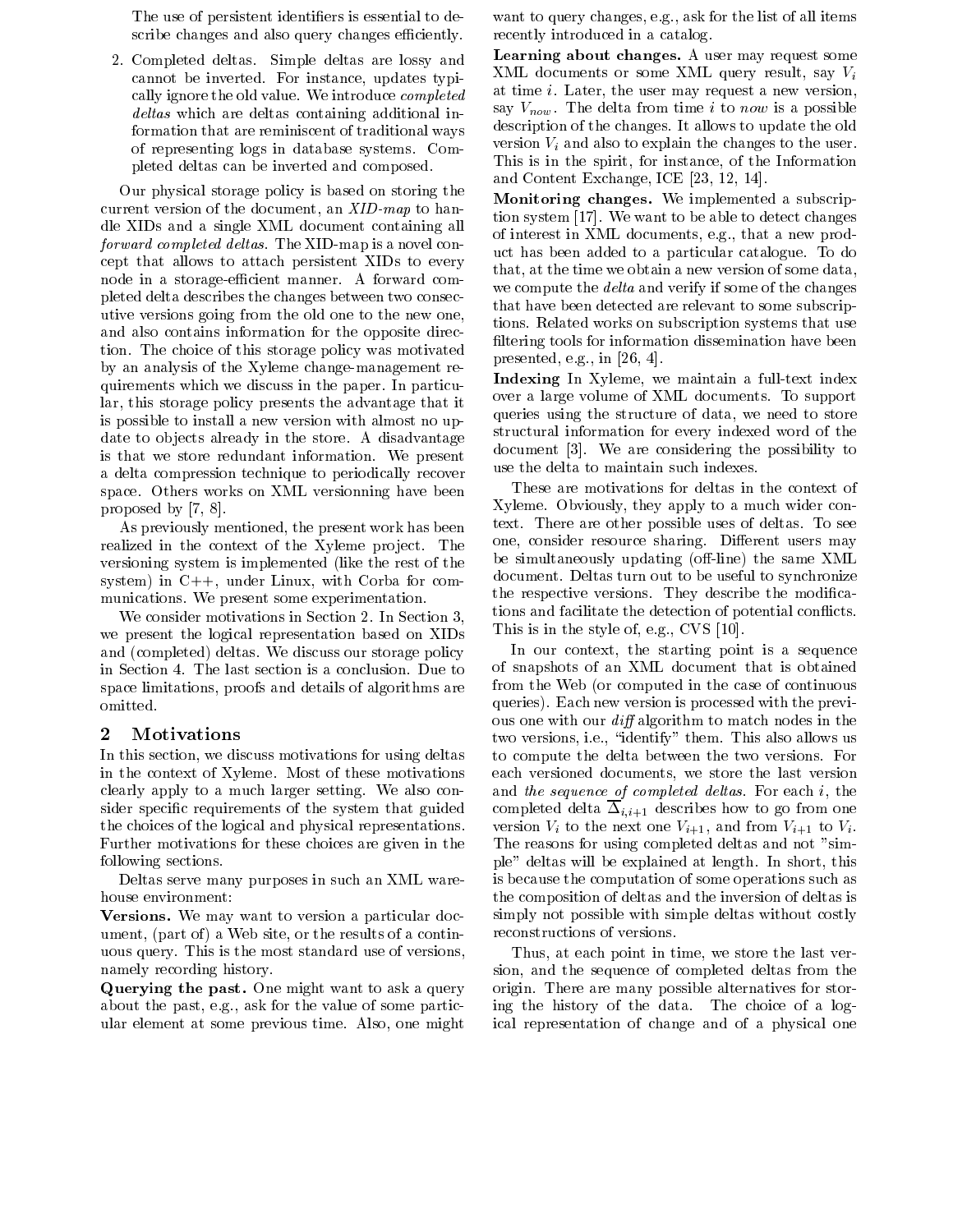clearly depends on the pattern of use of the system. In our choice, we assumed the general requirements of Xyleme. In Xyleme, it is considered critical to be able to obtain the changes between the data at time  $t_i$ and its current value, and query these changes. Other aspects such as rebuilding the document as it was at some time  $t_i$  should be supported although they are not considered as critical in terms of performance. The most critical requirement is that we want to be able to install a new version very efficiently. More precisely, we want to be able to install new versions roughly at the speed we can obtain and index data. We will see how this impacts on the choices we made.

### 3The Model

We introduce a simplied model for XML documents that is sufficient to discuss changes. We then consider three models of changes. First, we consider editscripts that are *sequences* of basic operations. Then we introduce deltas that are sets of basic operations and present the advantage of being a more global description of changes. Finally, we propose the notion of completed deltas that overcomes certain shortcomings of deltas. Completed deltas are in some sense connected to logs considered in database systems. We show nice mathematical and practical aspects of completed deltas.

The starting point of our work is a sequence  $V_1, \ldots, V_n$  of snapshots, i.e., the versions of some XML data at time  $t_1,\ldots,t_n$ . A problem with respect to change is that there is no means to detect that two nodes in consecutive snapshots correspond to the same entity. To represent changes in a natural manner, we need to be able to track XML nodes through time. For this, we use persistent identifiers that we call  $xy$ leme identiers, XIDs. There are many motivations for XIDs. For instance:

- Suppose the price of a product has been modi fied to a new value  $v$ . This change may be easily described by  $update(n, v)$  where *n* is the XID of the text node corresponding to this product price  $(e.g., update(8, 150)).$
- Suppose we want to reconstruct the history of a product or its description at a certain date. If we have an identifier for the product, it is easy to obtain such an information using an appropriate indexing mechanism.

Since nodes in documents found on the Web in general do not have identiers, we have to provide these identiers. To do that, we designed and implemented a  $\alpha$ l algorithm that is described in  $\beta$ . Thus we assume that the nodes in the various versions come equipped with XIDs. See Figure 1 where only some matchings  $\overline{a}$ are shown. XIDs considered here form a logical concept that can be used to denote an XML node in a persistent manner. We will discuss particular implementations of XIDs further.

The basis for our representation of changes are trees where all nodes have identifiers. For our presentation, we use a simplified model that is sufficient to describe the main aspects of changes. In the implementation, we of course deal with the complete XML model. Formally, we will assume that XIDs are from the set  $\mathcal N$ of integers. Values are from a set  $Q$ , e.g. the set of strings. The simplied model is as follows:

**Definition:** An XML tree is a pair  $\langle t, \nu \rangle$  where (i) t is a finite ordered tree with nodes from  $\mathcal{N}_1$ ; and (ii)  $\nu$ , the *value mapping*, assigns a value (possibly null) in  $Q$ to each node in t.

In the complete model, we need to distinguish between text, element and attribute nodes because they behave slightly differently for some of the change operations we study. The value of an element node is its label, whereas for a text node, it is a PCDATA. Note that, for instance, a text node cannot have children and has a fixed label. We will mention some differences further on.

# Edit-scripts

One can modify an XML-tree  $T$  using the following basic operations:

- 1.  $delete(m)$  that deletes the XML tree rooted in node  $m$  where  $m$  is not the root of  $T$ .
- 2. insert(n,k, T') that inserts the XML tree T' as the  $k$ -th child of  $n$ .
- 3.  $move(n,k,m)$  that moves the XML tree rooted in node  $m$  to be the  $k$ -th child of  $n$ .
- 4. update $(m, v)$  that changes the value of a node m to  $v$ .

The resulting tree (with identifiers) is defined in the obvious way. There are clearly consistency conditions. E.g., for the insertion,  $T$  must have a node  $n$  with at least  $k-1$  children and  $T, T'$  should not have XIDs in common. If an operation  $\omega$  is *consistent for* a tree T,  $\omega(T)$  is defined in the obvious manner. An edit-script is a sequence of such operations. The script  $\omega_1$ ,  $\ldots$ ,  $\omega_n$ is consistent for a tree T is for each i,  $\omega_{i+1}, \ldots, \omega_n$  is consistent for  $\omega_1$ ; ...;  $\omega_i(T)$  where the result of applying a script to a tree is defined in an obvious way.

Remark 3.1 This model of changes is rather simplistic. Our implementation does consider a larger set of basic operations to handle the general XML model, e.g., attribute operations and label updates. One could also consider more sophisticated update operations, e.g., the means to insert a string in position  $k$  of an existing string, or to increment an integer. Although these would be interesting to consider from a practical viewpoint, they would not change the framework in any substantial manner, so they will be ignored here.

Consider a tree  $T$  of root 0, with children 1,2,3 with values " $a$ ", " $b$ ", " $c$ " and the following edit-scripts:

• update $(3, "d")$ ;move $(0,2,3)$ ;delete $(1)$ ;update $(3, "e")$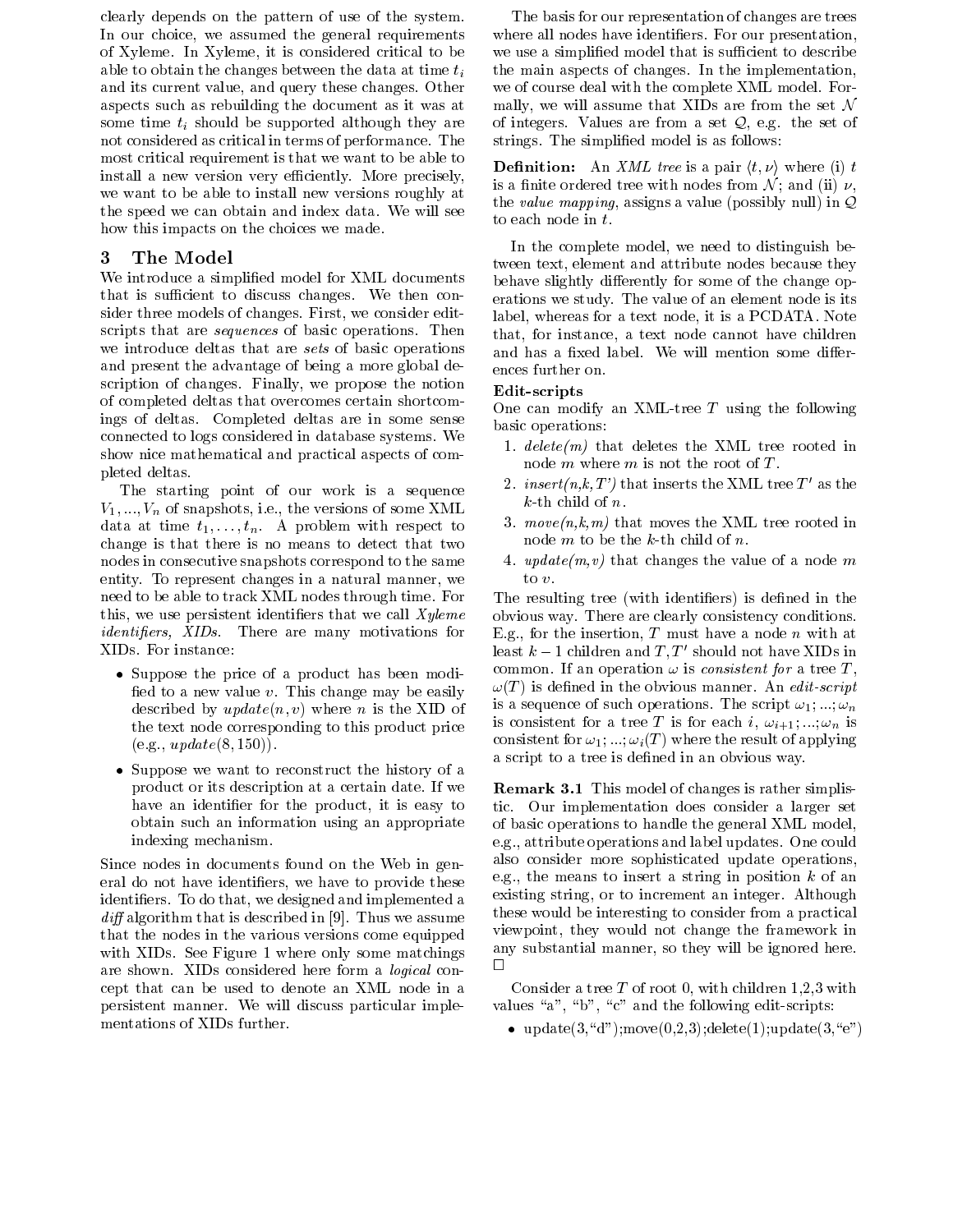

Figure 1: A sequence of snapshots with identified nodes

| $\Delta_{1,2}$ (Forward Delta) | $\Delta_{2,1}$ (Backward Delta) | $\overline{\Delta}_{1,2}$ (Completed Delta) |
|--------------------------------|---------------------------------|---------------------------------------------|
| delete(21)                     | insert $(11, 4, B)$             | $\overline{delete}$ (11, 4, B)              |
| move $(11, 2, 16)$             | move $(11, 1, 16)$              | $\overline{move}$ (11, 2, 16, 11, 1)        |
| update $(3, 50)$               | update $(3, 100)$               | $\overline{update}$ (3, 50, 100)            |
| update(8, 100)                 | update $(8, 150)$               | $\overline{update}$ (8, 100, 150)           |

Table 1: Examples of deltas

• delete $(1)$ ;move $(0,1,3)$ ;update $(3, \text{``e''})$ 

These two scripts have the same effect on  $T$ . After applying each of them, node 3 becomes the first child of 0 and its value is " $e$ ". The second one is more "interesting" in that it provides the final value and position of node 3.

### Delta

As we saw, there may be many ways to describe the changes between two consecutive versions using edit scripts even when nodes have identifiers. An alternative is to use deltas. A delta consists of a set of basic operations : delete  $(D)$ , update  $(U)$ , insert  $(I)$ and move(M). The focus is on avoiding to specify an  $m$ -node. order of execution as in an edit-script. For example, deltas operations use positions that refer to one of the the two document's snapshot (e.g.  $V_1$  for delete,  $V_2$ for insert). Given two snapshots of a document with identied nodes, there is a unique delta describing operations that transform one snapshots into the other. Given two trees T, T', a delta  $\Delta$  from T to T' is a set of operations satisfying the following properties:

deletes for every node  $n$  that is in  $T$  and not in  $T'$  and whose parent is in T', then  $D(n)$  is in  $\Delta$ .  $\Delta$  contains no other deletes.

inserts for every node n that is in  $T'$  and not in T and whose parent is in T, then  $I(m, k, T_1)$  is in  $\Delta$  where m is the parent of  $n, k$  the rank (position in the parent) of n, and  $T_1$  is the tree rooted at n with all nodes from T pruned.  $\Delta$  contains no other inserts.

**updates** for every node *n* whose value *v* in  $T'$  is not that of n in T, then  $U(n, v)$  is in  $\Delta$ .  $\Delta$  contains no other updates.

**moves**  $\Delta$  also contains *some* moves  $M(n, k, m)$  where m is in  $T'$  the k-th child of n and m occurs in T with a different parent or position.

absent nodes for each node  $n$  belonging to both  $T$ and  $T'$ , the set of children of n that were neither deleted, nor inserted, nor moved, are the same in <sup>T</sup> and  $T'$  and they are in the same order.

In a delta, if a node is a third argument of a move, it is called a m-node. The first argument of a delete, (resp. update), is called d-node, (resp. u-node). The root of an inserted tree is called an i-node. Note that a node is at most one between d-node, i-node, and

Operations in a delta  $\Delta$  represent the set of changes needed to go from some instance  $T$  to some  $T'$ . Operations in a delta are not ordered in the sense that deltas do not provide any explicit order.

On the other hand, applying the delta on the snapshot of the document requires to execute operations one-by-one, and thus to order them. For example, parents node are inserted before children. For insert operations with the same parent, our solution, simple and efficient, consist in starting with the lower positions. Thus, when the insert operation is executed, the actual insert position is equal to the position of the node in the final snapshot, as described in the operation's parameters. This order is reversed for delete operations.

Theorem 3.2 Let <sup>T</sup> be a tree and a set of operations, then there exist at most one T' such that  $\Delta$  is a delta from  $T$  to  $T'$ .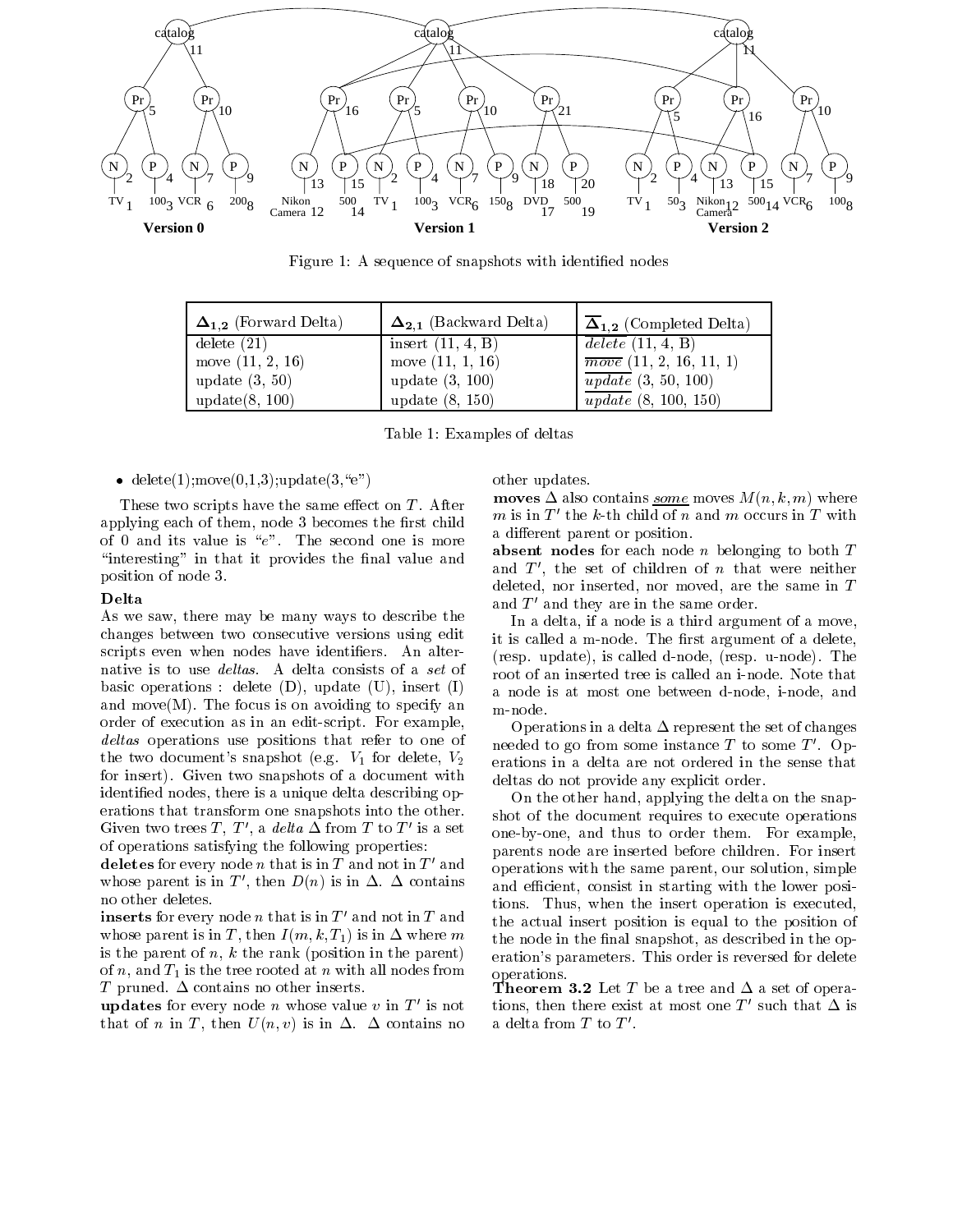Given  $T, \Delta, \Delta(T)$  is the tree (if it exists) such that  $\Delta$  is a delta from T to this tree; otherwise  $\Delta(T)$  is  $\Delta(T)$  of operations that transforms T to T'. undefined. Note also that it is relatively easy given  $T$ and  $\Delta$  to compute  $\Delta(T)$ .

Let  $\Delta_1, \Delta_2$  be two deltas from T to T'. By definition, they have the same inserts, deletes and updates operations. They may differ in the moves only. A  $\Delta$ from  $T$  to  $T'$  is said to be *minimum* if there is no strict subset of  $\Delta$  that is also a delta from T to T'. Clearly, a delta can be "minimized" by removing redundant moves. We next consider an interesting observations on the absent nodes. For each tree T and node n in T, we call  $children(T, n)$  the word consisting of the list of XIDs of the children of  $n$ . Then we have:

**Proposition 3.3** Let  $\Delta$  be a minimum delta from T to  $T'$  and n a node in T. Then the absent children of  $n$ , i.e., the children that are neither d-nodes, inodes or m-nodes, is a largest common subsequence for  $children(T, n)$  and  $children(T', n)$ .

Thus given T and T', the choice of a  $\Delta$  from T to  $T'$  is specified by the choice of such a largest common subsequence for each node common to  $T$  and  $T'$ .

Deltas present severe shortcomings from an information viewpoint. A shortcoming for deltas is that it is not possible from a delta to construct an edit-script (without using the original instance). Also, given  $\Delta_1$ that applies to some T and  $\Delta_2$  that applies to  $\Delta_1(T)$ , one cannot compute from  $\Delta_1$  and  $\Delta_2$ , a delta that would correspond to their composition without using T. Similarly, deltas cannot be inverted, i.e., given a  $\Delta$  that transforms some T into T', one cannot compute  $\Delta'$  that would transform T' into T without using T. These are, we believe, fundamental reasons why database logs often record more information than just deltas.

This leads to introduce *completed deltas* that will be at the core of our representation of sequences of versions of a document.

### The Group of Completed Deltas

To be able to compose deltas (without using the instance) and invert them, we introduce "completed" deltas. In completed deltas, we keep, for instance, the deleted tree in case of a deletion. In some sense, a completed delta  $\Delta$  contains how to transform a tree T into some tree  $T'$  and how to go back from  $T'$  to  $T$ .<br>The operations in completed deltas are as follows:

- 1.  $\overline{delete}(n, k, T_1)$  that deletes the XML tree  $T_1$ whose root is the k-th child of node *n*.<br>2.  $\frac{update(n, v, ov)}{update(n, v, ov)}$  where *ov* is the old value.
- 
- 3.  $\overline{insert}(n, k, T_1)$  that inserts the XML tree  $T_1$  as a k-the child of node *n*.<br>4.  $\overline{move}(n,k,m,p,q)$  that moves the XML tree rooted
- in node  $m$  q-th child of  $p$  to be the  $k$ -th child of

**Definition:** A set  $\overline{\Delta}$  of these operations is a completed delta if there exist  $T$ ; T such that  $\Delta$  is the set

Completed deltas (together with edit-scripts of completed basic operations) form a sound basis for capturing changes in trees.

Completed delta operator Let  $\overline{\Delta}$  be a completed delta from  $T$  to  $T'$ . We can can easily compute a simple forward delta by ignoring some information. Let us denote it by  $\Delta_s$ . By definition, we will let  $\overline{\Delta}(T) = \Delta_s(T)$  for each T.

Composition Composition can be defined on completed deltas. One can easily obtain the lists of inserted, deleted, moved and updated nodes. The values of the updates and the parent of inserted/deleted nodes are also easy to maintain. The main difficulty is to update the positions of insert(delete) operations in the first(second) delta to link to positions in the  $last(first)$  snapshot of the document. For this, we do for each node some book-keeping within the children's position.

**Inverse** Given a completed delta  $\Delta$ , let us call  $\Delta$   $\bar{}$  the completed delta obtained by exchanging inserts and deletes, the old/new values for updates and permuting arguments of moves. Observe that for each  $T$ :

$$
\overline{\Delta}^{-1}(\overline{\Delta}(T)) = T.
$$

**Identity** Finally, let  $\Delta_0 = \emptyset$  (the empty set of completed operations). Then for each  $\overline{\Delta}$ , we have  $[\Delta; \Delta_0] = [\Delta_0; \Delta] = \Delta.$ 

We are now ready to state:

Theorem 3.4 Completed deltas with the composition operation form a group.

Consider a start instance  $V_0$  and a sequence of completed deltas  $\overline{\Delta}_{i,i+1}$  such that, for each i,  $\overline{\Delta}_{i,i+1}$  is consistent with  $V_i = \overline{\Delta}_{1,2}; \dots; \overline{\Delta}_{i-1,i}(V_0)$ . Then we have:

$$
V_j = \overline{\Delta}_{i,i+1}; \dots; \overline{\Delta}_{j-1,j}(V_i) \quad i < j
$$
  
\n
$$
V_j = \overline{\Delta}_{i-1,i}^{-1}; \dots; \overline{\Delta}_{j,j+1}^{-1}(V_i) \quad i > j
$$
  
\n
$$
V_j = \overline{\Delta}_{n-1,n}^{-1}; \dots; \overline{\Delta}_{j,j+1}^{-1}(V_n) \quad \text{for each } j.
$$

Thus from  $V_n$  and the sequence of completed deltas, we can reconstruct all possible versions of the document. This is in a nutshell the proof of correctness of our storage policy since we are storing  $V_n$  and  $\overline{\Delta}_{i,i+1}$  for each i.

Remark 3.5 We mentioned that it is not possible to transform edit-scripts into deltas and conversely (without access to the original instance). This can be achieved for completed deltas. Let  $\overline{\Delta}$  be a completed delta. To transform it into a script over completed operations, we specify an ordering of the inserts and one of the deletes. It turns out to be useful to "split" a move into an insert and a delete operation. One can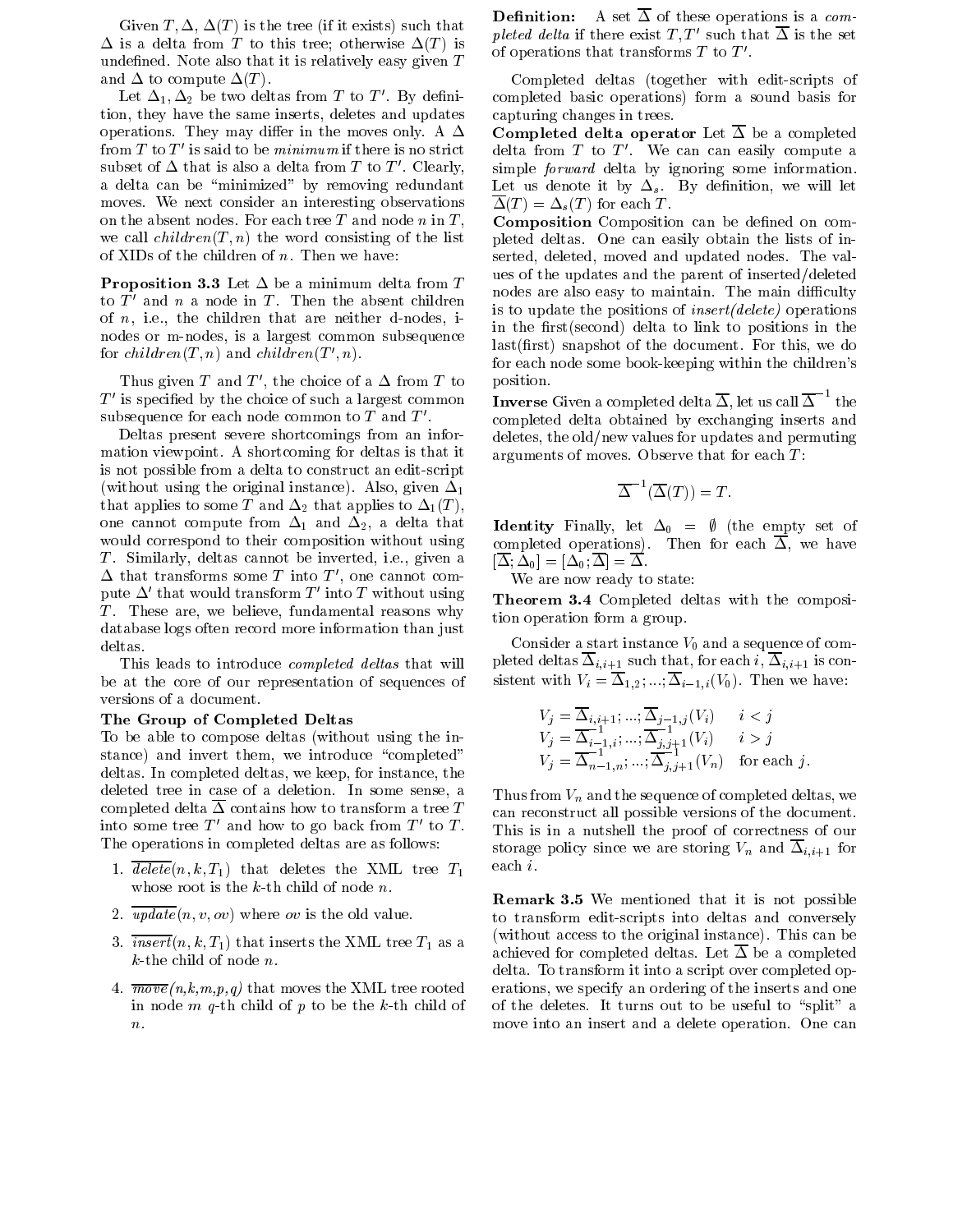```
\sim sequence of changes \sim<completed-delta sequence>
\sim -change between 2 versions \sim<completed-delta t="2001/02/12/12:018">
       <update n="234" ov="Versions"
            v="Change-Based Versions"/>
                                                      --&><insert n="5" k="3">
          \sim . And in the status status status status status status status status status status status status status status status status status status status status status status status status status status status status status 
          W supported by W and W \uparrow W . The results of W is the support of W is the support of W</insert></completed-delta><completed-delta t="2001/02/13/14:15:18">
       \sim 234 \sim 234 \sim 234 \sim 234 \sim 234 \sim 234 \sim 234 \sim 234 \sim 234 \sim 234 \sim 234 \sim 234 \sim 234 \sim 234 \sim 234 \sim 234 \sim 234 \sim 234 \sim 234 \sim 234 \sim 234 \sim 234 \sim 234 \sim 234 \sim 
            ov="Change-Based Versions"
            vn="Change-Centric Versions"/>
       \sim 4" \sim 4" \sim 4" p="3" p="3" p="3"
\sim at the second value of \sim . The second second second second second second second second second second second second second second second second second second second second second second second second second second 
       <update-att n="445" l="status"
            v="show" ov="no show"/>
   </completed-delta>\sim completed as a sequence of \sim
```
Figure 2: A Sequence of Completed Deltas in XML

thus obtain an equivalent script that uses inserts and deletes only. We can then use rewrite rules based on algebraic properties of updates to rewrite the sequence into an equivalent sequence that will bring together inserts and deletes corresponding to the same move operation. For instance, such a rewrite rule is:

$$
I(m, l, T); I(m, k, T') \rightarrow
$$
  
I(m, k - 1, T'); I(m, l, T) if k > l

Finally, an insert and a delete corresponding to a move that are consecutive in the edit script can be replaced by a move operation.  $\square$ 

#### 4Versioning XML Documents

In this section, we first present our choice of a storage strategy. We describe various alternatives and moti vate the strategy we chose. We then discuss the management of XIDs, the identifiers of nodes. Finally, we discuss in more details some implementation aspects of the storage.

### 4.1 Physical organization

As already mentioned, we store the last version (the current one) in the repository as well as an XML document containing the sequence of forward completed deltas, i.e.,  $(\overline{\Delta}_{i,i+1})$ . See Figure 2. We also store the XID-map of the current version that provides the means to obtain the XIDs of the current nodes. This suffices to reconstruct the sequence of snapshots. Since we use completed deltas  $(\Delta)$ , no information is lost.

We use a native XML repository that stores XML data as tree [13]. We also represent changes as XML trees which facilitates querying them and sending them to clients. Changes described in XML may seem quite verbose storage-wise (see Figure 2). However, a lot of the redundancy is introduced by the tags, such as insert, delete etc. The repository we use represents such tags as integers, so they are not repeated in the store. Moreover, the crux of our technique is that to check in a new version mainly consists of adding new data to the store  $(V_{now}$  and  $\Delta_{now-1,now})$ . This is typically faster (in the repository we use as well as in many repositories) than updating data in place. This is an important aspect of the choice of a storage policy. We next compare it to 3 alternative representations. Others physical representations are described in [8, 19].

Storing 1st  $+$  last versions  $+$  forward deltas. The computation of  $\Delta_{i,now}$  is slightly better with this storage than with completed deltas because simple deltas use less space. So, typically, fewer disk pages will have to be loaded to compute  $\Delta_{i,now}$ . The main issue is that we are storing two versions of each document. Another drawback is that getting a recent version  $V_i$  may be very costly since we have to start from  $V_0$ .

Storing last version  $+$  backwards deltas. The computation of  $V_i$  for some recent i is rather efficient. This solution  $[20]$  saves some space compared to the previous one since only one complete version is stored. It is also less space consuming that the method we chose since simple deltas are typically smaller than completed ones. The main drawback is for the computation of  $\Delta_{i,now}$ . Since simple deltas cannot be inverted (see above), the information missing from the delta may have to be found in  $V_{now}$ , which requires loading and processing  $V_{now}$  to obtain  $\Delta_{i,now}$ .

Storing a history. We could imagine storing a history in the style of DOEM [6]. This is more in the spirit of typical storage of versioned object databases [5]. In such a representation, an ob ject contains the entire history of an XML node. This is clearly a better approach for temporal queries. However, for each new version, we have to modify in the store all the objects that were modied since the last one. This update in place is typically very costly in terms of processing.

As mentioned before, we decided to store the last version and the sequence of forward completed deltas. We believe it is a good compromise. The most recent version is available. Forward deltas (by pruning of the completed deltas) and backward deltas (by in version and pruning) are available. We do not have to perform updates to the store, only appends. From a storage viewpoint, it is certainly not the best since completed deltas are more space consuming than, e.g., simple backward deltas. We will see how compression allows us to reduce redundant storage to a reasonable level.

### 4.2 Management of XIDs

In this section, we consider a critical issue in our method, namely the management of Xyleme IDs, XIDs. XIDs are persistent identiers given to all nodes of a document. Xyleme also uses node identication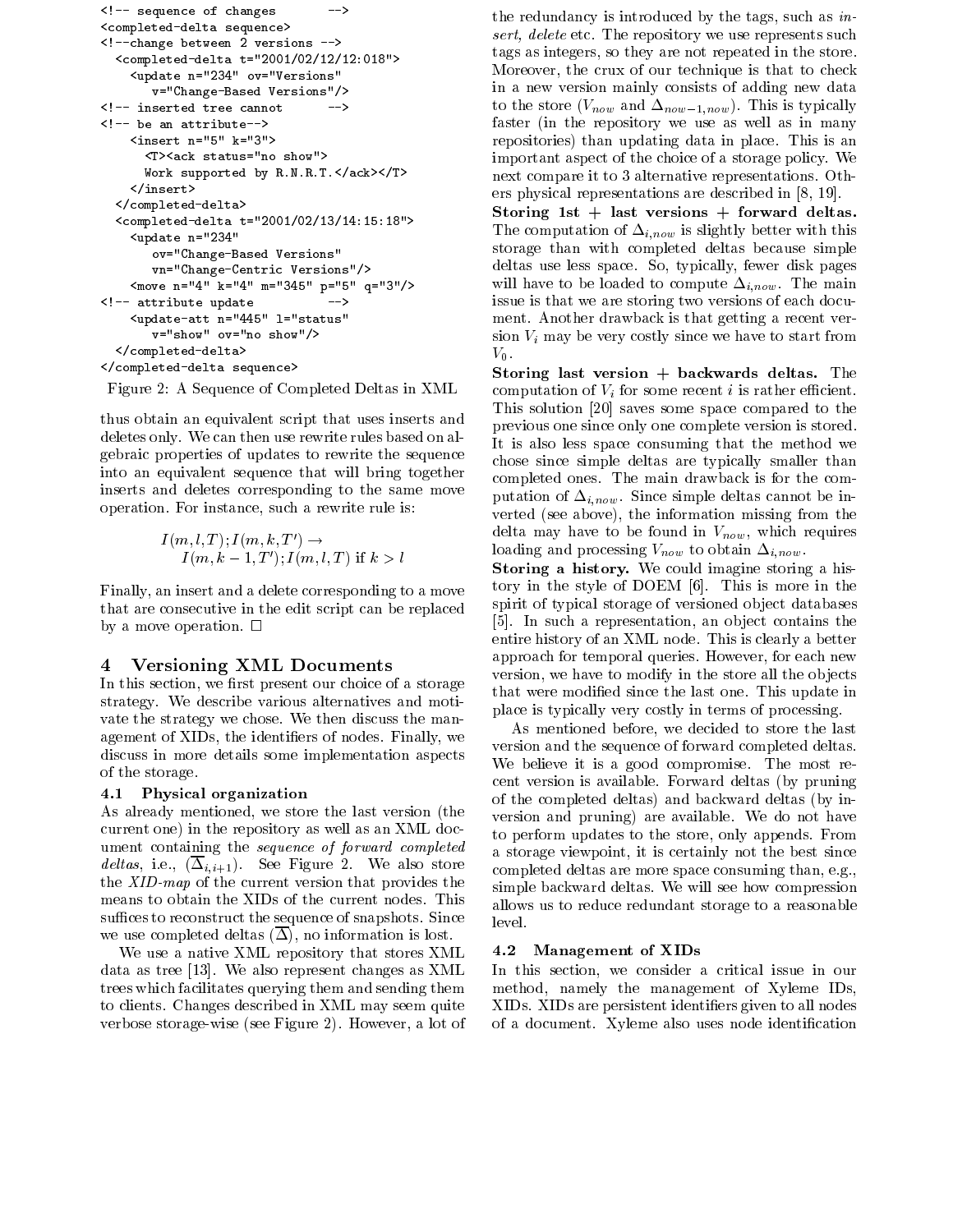for full-text indexing. However, the requirements for full-text indexing differ from that of versioning. Thus, XIDs are only used for change management and in particular by the versioning module.

An XID-map provides a mapping between the nodes of a tree and some integers that identify these nodes. The XID-map also specifies what is the next available integer to avoid reassigning the ID of a node that has been deleted to a new node. An example of XID-map and the tree it applies to are shown in Figure 3. The XID-map is based on the listing of XIDs of the nodes in postorder traversal of the tree. In the listing, we use ranges which often produces important space savings. In the example, the next available XID is 29. The XID-map species that we should traverse the tree in postorder and assign integers from (1-3,7-13,5,14-28) while doing so, i.e., 1, 2, 3, 7, 8, etc. This particular mapping could have been obtained, for instance, from a tree with XID-map  $(1-28)/29$  if nodes 4 and 6 were deleted and node 5 was moved. The XID-map assigns a unique (persistent) integer to each node. We argue that it does it in a compact (storage-wise) manner.



Figure 3: Tree with XID-map  $(1-3,7-13,5,14-28)/29$ 

The method for creating and managing XID-maps is described next:

**Initialization.** At initialization, the  $XID$ -map is  $1-n \mid n+1$  where *n* is the number of nodes in the tree. It states that the tree should be visited in postorder assigning integers from 1 to n and that  $n + 1$  is the next available integer.

Evolution. Note that XIDs are persistent names. In particular, an original node will always keep this initial identication even if moved. For insertions, we assign new integers to the nodes in the inserted subtrees using again a postorder traversal for the inserted subtrees.

The matching with the old version and the assignment of XIDs to the new nodes provide XIDs for all nodes of the new version. The XID-map for this new version is constructed by traversing the resulting tree in postorder and recording the identiers of nodes that are traversed.

To see an example, consider the XID-map  $1 - 534$ 

535. Suppose a subtree is deleted. At this stage, the XIDs in a subtree consist in consecutive integers, say 112–156. The XID-map is now  $1-111$ ,  $157-534$  | 535. Now, suppose we insert a new subtree of 22 nodes just before node 388 in post-order traversal. The resulting XID-map is now  $1-111$ ,  $157-387$ ,  $535-556$ ,  $388-534$ 557.

Note that the XID-map of a tree provides identi fiers to every node of the tree. Observe also that the identification is stored separately from the tree data itself. One might consider storing the XIDs inside the XML document, e.g., add one extra attribute per element and store the XID in it. The main drawback of this method is space. This would add one attribute per node in the document and may increase the size of the document in a not negligible way (roughly 20% or more depending of the nature of the storage and the specic document). Besides, it involves changing (internally) the document, which leads to extra work when accessing the document or processing queries.

The XID-map allows to identify the nodes in each particular version in a unique manner. It provides identication for all nodes. It is stored only for the current version and is stored separately from the document. Portions of the XID-map for deleted subtrees are also stored in the delta. When a user requests the current version (and is interested in changes and not only snapshots), the user is sent the current version together with its XID-map. Future changes will always refer to the XIDs based on the assignment specified by the XID-map.

**Remark 4.1** Observe that for a document of n nodes, the length of the list in the XID-map may grow in the worst case to  $n + 1$  integers, more precisely, to order of nlogn bits. However, observe that, in general, the list is much smaller than  $n$  integers. Indeed, the size of this list may grow linearly in the number of changes and become as large as the number of nodes in the document. In practice, it does not because some operations may reduce the length of the XID-map and others such as insertions of large subtrees will tend to reduce the ratio between the size of the XID-map and the number of nodes in the document. Thus, one may expect, in general, the XID-map to be much smaller than  $n \log n$ .  $\Box$ 

For XIDs, attributes play a special role. Observe that XML does not allow a node  $n$  to have two attributes with the same name, say  $a$ . So, "attribute  $a$ of node  $n^{\prime\prime}$  is a complete identification. This is why we do not assign XIDs to attributes but only to element and text nodes. Besides, attributes are not ordered in XML, so it is not obvious to extend the notion of XIDs that is essentially based on order to attributes that are by definition unordered in XML.

To conclude this section, we mention techniques for identifying nodes that we are considering but are not using yet.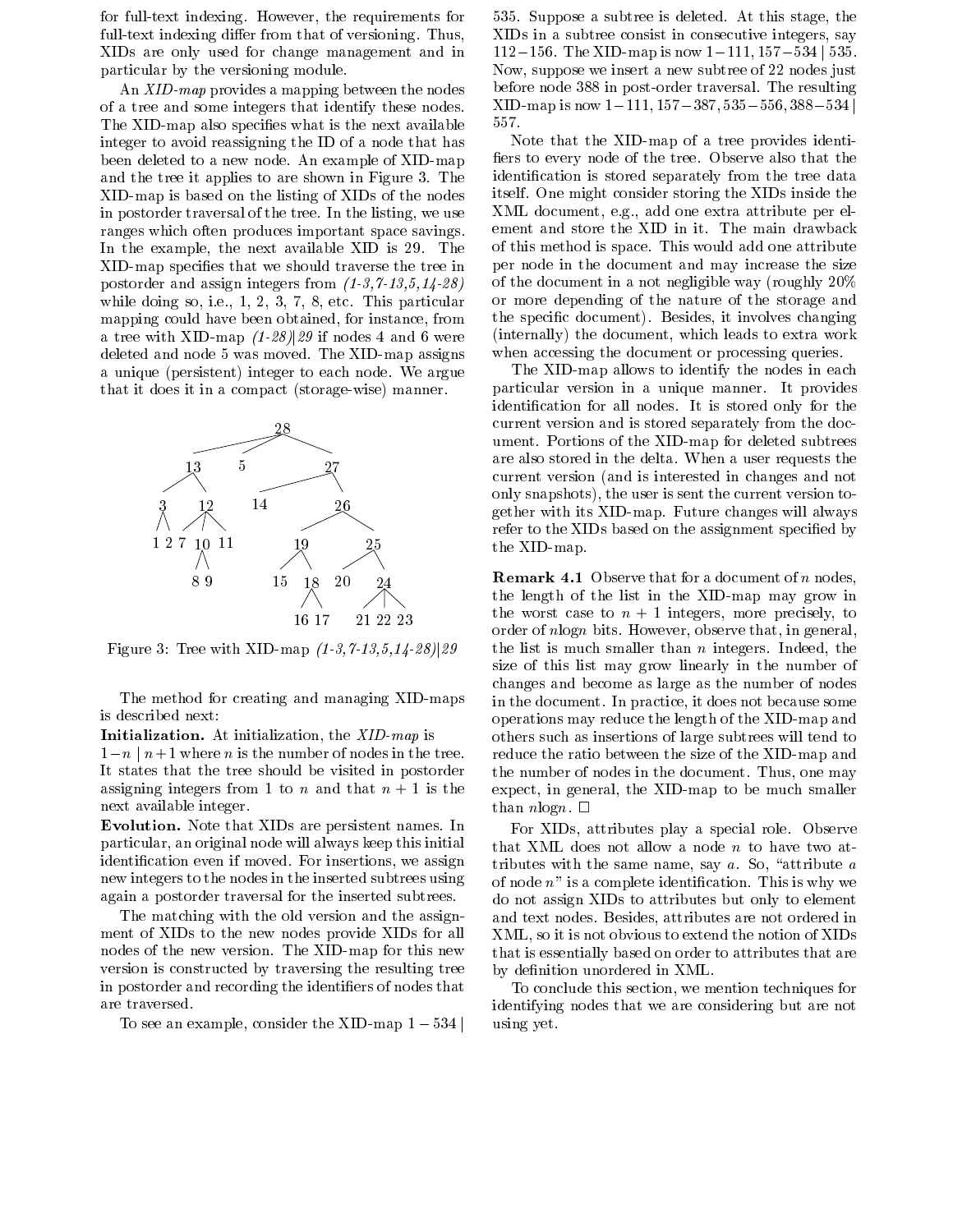Using DTDs. Some elements could be handled like attributes. Suppose for instance that the DTD states that each *product* has a single sub-element called  $de$ scription. Then we could identity such a *description* node using the XID of the product and its tag.

Semantic IDs. We assign Xyleme IDs to all nodes independently of the document content. In some cases, the data itself may contain meaningful identifiers. Observe that from a user viewpoint, such identiers carry more meaning that system-generated IDs. In particular, in the XML world, IDs (together with IDREFs) are typically used to denote elements and are therefore primary candidate for serving as semantic IDs. It would be possible to use such data as XIDs. How ever, note that the persistence of such identifiers is not guaranteed by XML.

Using position. They are many ways to specify compactly positions in a tree. For instance, Xyleme uses for indexing purposes, a  $prefix/postfix/level\ coding\ that$ allows to identify a node with a triplet  $(i, j, k)$  where i is its ranking in pre-order traversal of the document, j that in postorder and k its level. The drawback of all these techniques is that such identifications are not persistent. When the structure of the tree changes, so does the identifier of the node. We are currently working on an identification mechanism that would combine persistence as the XID scheme with positional information needed by query processing such as being able to determine that a node is an ancestor of another

Selective XIDs. Lastly, one may consider identifying with XIDs only certain kinds of elements, typically those that are likely to change. E.g., in a catalog, new products are going to be added and prices to be changed, but the identication of products and to some extent, their characteristics is less likely to change.

### 4.3 Implementation aspects

We consider next some implementation aspects.

Each completed delta is stored as an XML document. When the system decides to install a new version of some data, the following steps occur:

- 1. The new version is obtained from the Web and the previous version is loaded from disk.
- 2. *diff* is run between the two versions and provides a matching between nodes of the two versions.
- 3. XIDs are attached to the nodes in the old version using the XID-map of the old version. The nodes in the new version that were matched to existing nodes acquire the corresponding XIDs. Inserted nodes get new XIDs. The XID map of the new version is constructed.
- 4. The completed delta is computed.
- 5. The new version and the new XID-map are stored. The completed delta is appended to the delta. The old version is deleted.

A main issue w.r.t. completed deltas is the storage of redundant information. For example, if an element

has been detected as updated at versions  $i$  and  $j$ , the new value of its update in  $\overline{\Delta}_{i-1,i}$  and the old value of its update in  $\overline{\Delta}_{j-1,j}$  are the same. The repeated values may be large strings. Similarly, a subtree inserted then deleted appears twice in the completed deltas.

Our storage strategy therefore possibly introduces some redundancy. It is possible to reduce that cost by keeping track of the data that is already recorded and not redundantly store it. This makes query processing much harder. One could also use pointers to values already in the store but that would make the installation of a new version quite costly. We decided to use this very redundant storage policy with the possibility to apply periodically compression steps.

**Compression** During compression, we first read the history to detect all "large" objects that are stored redundantly. For data smaller that the size of the pointers, it is simply more efficient to simply duplicate the data. Note that for this detection, we can rely on the XIDs that provide persistent identication for the objects. Then we use pointers to physical locations in the store. We process the sequence of deltas starting from the most recent one replacing repeated large objects by pointers to more recent locations in the delta. These are rather standard issues that will not be detailed here. With this compression step, one can show that the storage is comparable to that obtained in a more standard versioned database.

To conclude this section, we briefly mention some complementary techniques. In the current implementation, we did implement the first one, aggregation. The last two, intermediate versions and archiving, are not yet supported.

Aggregation Typically, the granularity one would like for a document varies in time. E.g., one might want to have biweekly versions for the last month, weekly for the previous one, monthly for the previous year and yearly before. For that, it may be necessary to aggregate consecutive deltas. This will typically result in some space saving but at the cost of loss of information.

Intermediate Versions It may be useful to store intermediate versions from time to time. Intermediate versions complicates change queries and monitoring but speed up, for instance, the recomputation of old states [21].

Archiving In our approach, archiving is straightfor ward. It suffices to archive the sequence of deltas before a certain date.

Some measures on the size of deltas are given next.

# 4.4 On the size of deltas

To evaluate the physical representation, we measured deltas generated by a change simulator. The change simulator produces, given an input XML document, modied versions of the document. The simulator can be controlled by some parameters such as the probability of an insert, delete or update [9].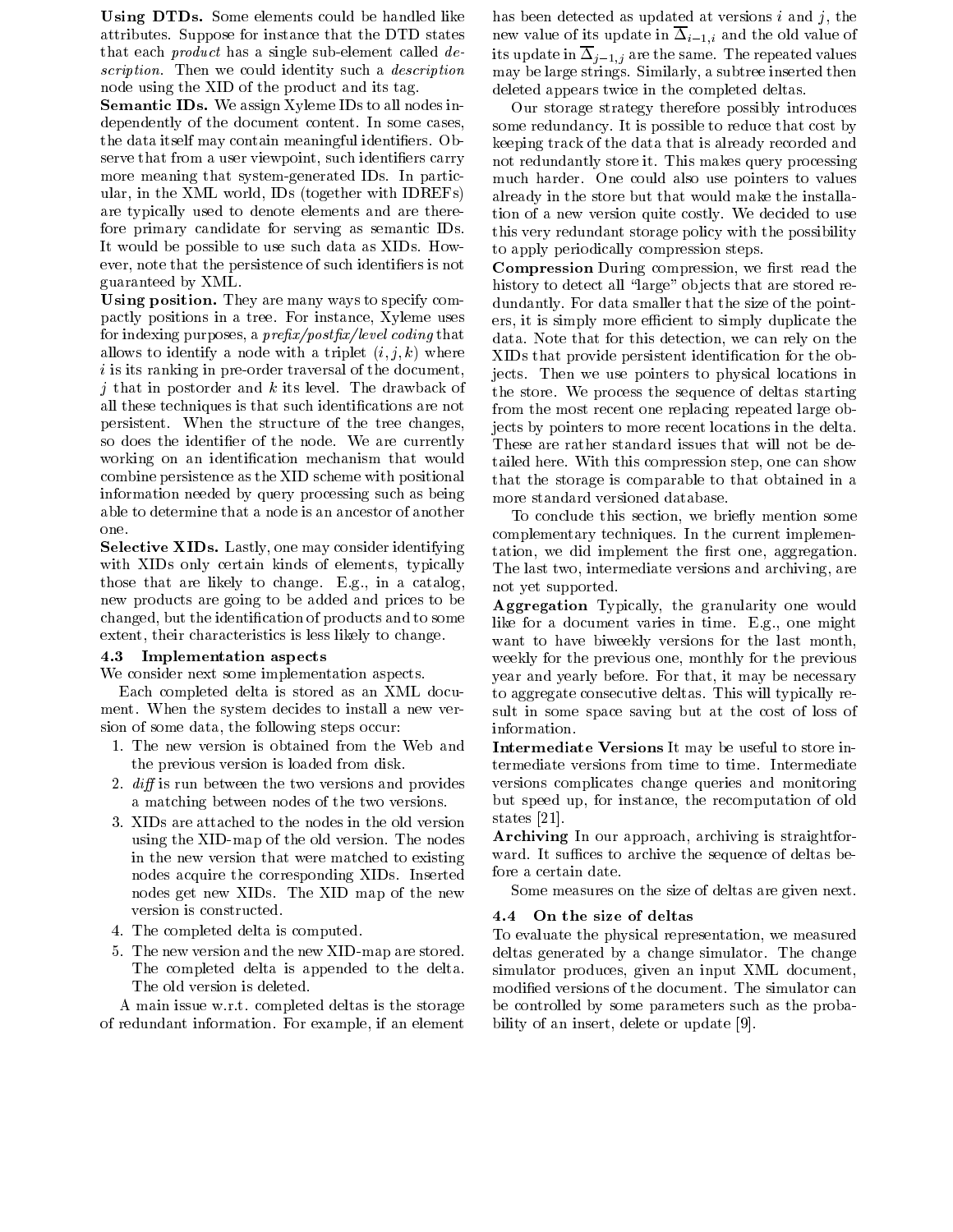

ment (331K)

Figure 4: Ratio between the size of the XML delta and the size of the XML Document

Figure 4 gives the ratio between the delta documents and the original documents for documents of 2 different sizes. Each point was computed from 1000 test results. Not surprisingly, the size grows linearly, reasonably in the ratio of changes. For small documents, it reaches faster the size of the document. Clearly, when the document is small, any overhead costs a lot as a fraction of the document size.

ument (4K)

Note that when the size of the delta is important compared to that of the document itself, it may seem more appropriate to simply keep the versions. How ever, the delta is more informative since it also keeps change information that would have to be recomputed if we store simply the versions.

To continue with this analysis, consider Figure 5 that illustrates the relative sizes of different informations for a sequence of 10 changes. Sizes are given as a percentages of the size of storing all the versions. The first graph gives the values for a modification ratio of 15% (5% update, 5% insert, 5% delete), the second one for a ratio of  $30\%$  ( $10\%$ ,  $10\%$ ,  $10\%$ ). For each document size, we consider (i) the total size of the versions; (ii) the size of the sequence of completed deltas; (iii) the size of the sequence of simple deltas; (iv) the size of the aggregated delta (that ignores the intermediate steps). For the completed delta, this is without the compression phase. These measures give some intuition of the storage overhead that is incurred if we want to support some functionalities, and, in particular, of the cost of keeping the completion.

We measure here the size of deltas as text files. The actual storage in our XML repository [13] would require a little less space than the text size. This factor would not have much impact on our measures. A limitation is that we measure changes made by the simulator. It would be interesting to experiment with real data gathered on the Web. We are currently conducting such experiments. Finally, it would be interesting to see the impact of the structure of the document (e.g., deep vs bushy trees, regular vs. irregular trees) on the size of the delta. We plan further studies in these directions.

### 5Conclusion

All the ideas described here have been implemented and tested. In particular, we implemented:

- 1. the management of deltas in a native XML repository (Natix [13]). When a new version arrives we compute the changes and modify the history by a simple append.
- 2. the computation of the composition of completed deltas. This serves many purposes. The main difficulty is the computation of positions for the moves and insertions.
- 3. the application of a delta to an instance, i.e., the computation of  $\Delta(V)$  given V and  $\Delta$ .
- 4. the projection of delta *forward* and *backward*. The forward one is used after composition to be able, for instance, to send a simple forward delta  $\Delta_{t,now}$ to a user. The backward is used after composition to compute  $\Delta_{now,t}$ . It allows then to reconstruct old versions.
- 5. A GUI that can be used to display changes to the user, if requested. The GUI is described in a technical report [18].

The  $diff$  algorithm, a core part of the system, is described in [9] together with some performance measures. The change simulator that we used is also described there in more details. Many issues need to be further investigated:

- 1. We plan to pursue the study of the foundations of change composition (e.g., the group of completed deltas) in more depth and in particular the study of the rewrite system of update operations.
- 2. We believe that there is a lot of room for optimization in the storage of delta, e.g., using the compression technique described here and following other directions such as [15]. Also, a very interesting issue is to develop learning tools that, based on the sequence of versions of a document (or a site) and on the needs of users, adopt the best storing strategy for it.
- 3. An interesting issue is that of the processing of temporal queries based on the change-centric representation we proposed here.